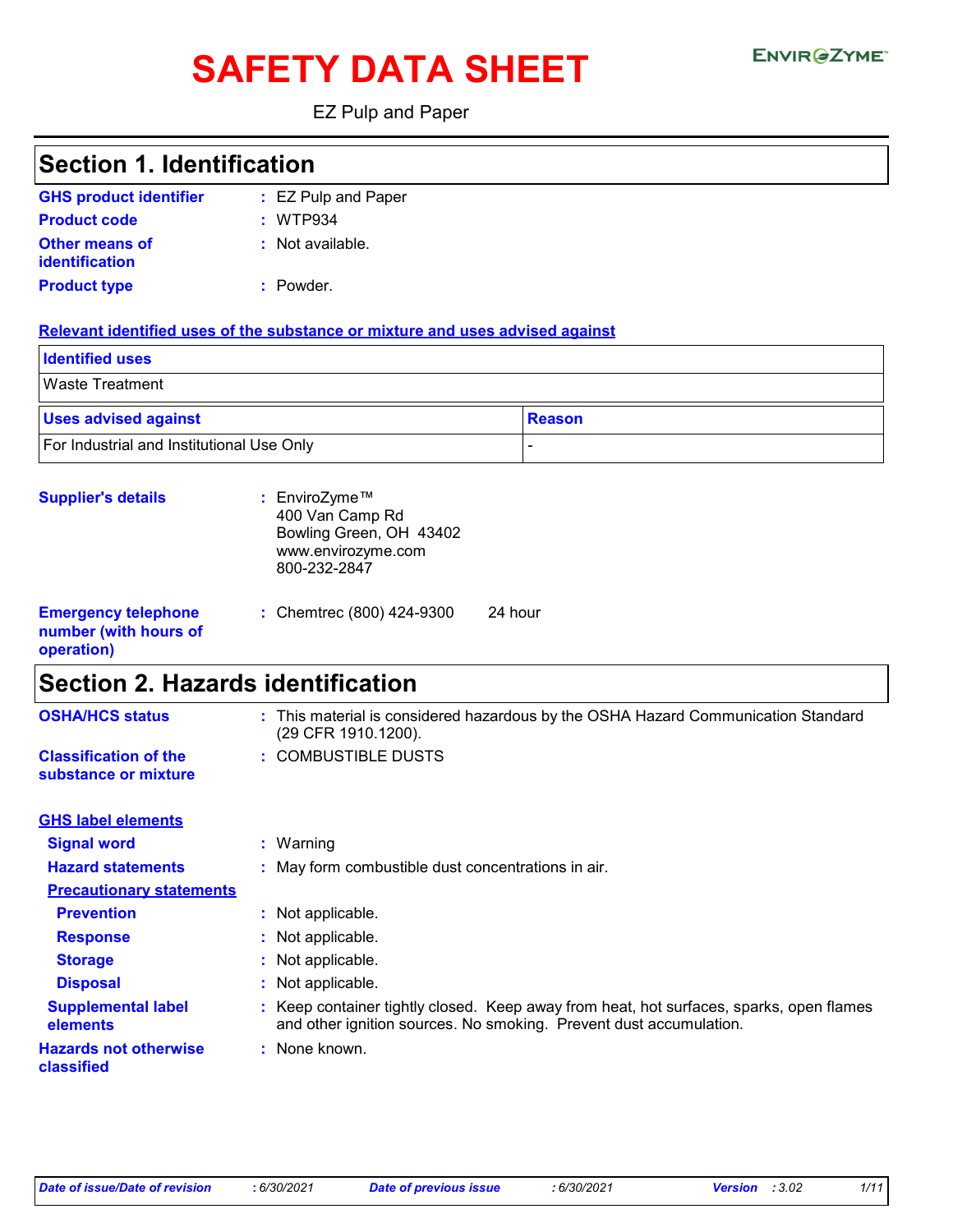### **Section 3. Composition/information on ingredients**

**Substance/mixture :**

**Other means of identification**

- : Mixture
- **:** Not available.

Any concentration shown as a range is to protect confidentiality or is due to batch variation.

**There are no ingredients present which, within the current knowledge of the supplier and in the concentrations applicable, are classified as hazardous to health or the environment and hence require reporting in this section. Occupational exposure limits, if available, are listed in Section 8.**

### **Section 4. First aid measures**

#### **Description of necessary first aid measures**

| <b>Eye contact</b>  | : Immediately flush eyes with plenty of water, occasionally lifting the upper and lower<br>eyelids. Check for and remove any contact lenses. Continue to rinse for at least 10<br>minutes. Get medical attention if irritation occurs.                                                                                                                                                                                                                                                                                                                                                                                                                                                                                                                                                                                    |
|---------------------|---------------------------------------------------------------------------------------------------------------------------------------------------------------------------------------------------------------------------------------------------------------------------------------------------------------------------------------------------------------------------------------------------------------------------------------------------------------------------------------------------------------------------------------------------------------------------------------------------------------------------------------------------------------------------------------------------------------------------------------------------------------------------------------------------------------------------|
| <b>Inhalation</b>   | : Remove victim to fresh air and keep at rest in a position comfortable for breathing. If<br>not breathing, if breathing is irregular or if respiratory arrest occurs, provide artificial<br>respiration or oxygen by trained personnel. It may be dangerous to the person providing<br>aid to give mouth-to-mouth resuscitation. Get medical attention if adverse health effects<br>persist or are severe. If unconscious, place in recovery position and get medical<br>attention immediately. Maintain an open airway. Loosen tight clothing such as a collar,<br>tie, belt or waistband.                                                                                                                                                                                                                              |
| <b>Skin contact</b> | : Flush contaminated skin with plenty of water. Remove contaminated clothing and<br>shoes. Get medical attention if symptoms occur. Wash clothing before reuse. Clean<br>shoes thoroughly before reuse.                                                                                                                                                                                                                                                                                                                                                                                                                                                                                                                                                                                                                   |
| <b>Ingestion</b>    | : Wash out mouth with water. Remove dentures if any. Remove victim to fresh air and<br>keep at rest in a position comfortable for breathing. If material has been swallowed and<br>the exposed person is conscious, give small quantities of water to drink. Stop if the<br>exposed person feels sick as vomiting may be dangerous. Do not induce vomiting<br>unless directed to do so by medical personnel. If vomiting occurs, the head should be<br>kept low so that vomit does not enter the lungs. Get medical attention if adverse health<br>effects persist or are severe. Never give anything by mouth to an unconscious person.<br>If unconscious, place in recovery position and get medical attention immediately.<br>Maintain an open airway. Loosen tight clothing such as a collar, tie, belt or waistband. |

#### **Most important symptoms/effects, acute and delayed**

| <b>Potential acute health effects</b> |                                                                                                                                             |
|---------------------------------------|---------------------------------------------------------------------------------------------------------------------------------------------|
| <b>Eye contact</b>                    | : Exposure to airborne concentrations above statutory or recommended exposure limits<br>may cause irritation of the eyes.                   |
| <b>Inhalation</b>                     | : Exposure to airborne concentrations above statutory or recommended exposure limits<br>may cause irritation of the nose, throat and lungs. |
| <b>Skin contact</b>                   | : No known significant effects or critical hazards.                                                                                         |
| Ingestion                             | : No known significant effects or critical hazards.                                                                                         |
| <b>Over-exposure signs/symptoms</b>   |                                                                                                                                             |
| <b>Eye contact</b>                    | : Adverse symptoms may include the following:<br>irritation<br>redness                                                                      |
| <b>Inhalation</b>                     | : Adverse symptoms may include the following:<br>respiratory tract irritation<br>coughing                                                   |
| <b>Skin contact</b>                   | : No specific data.                                                                                                                         |
| <b>Ingestion</b>                      | : No specific data.                                                                                                                         |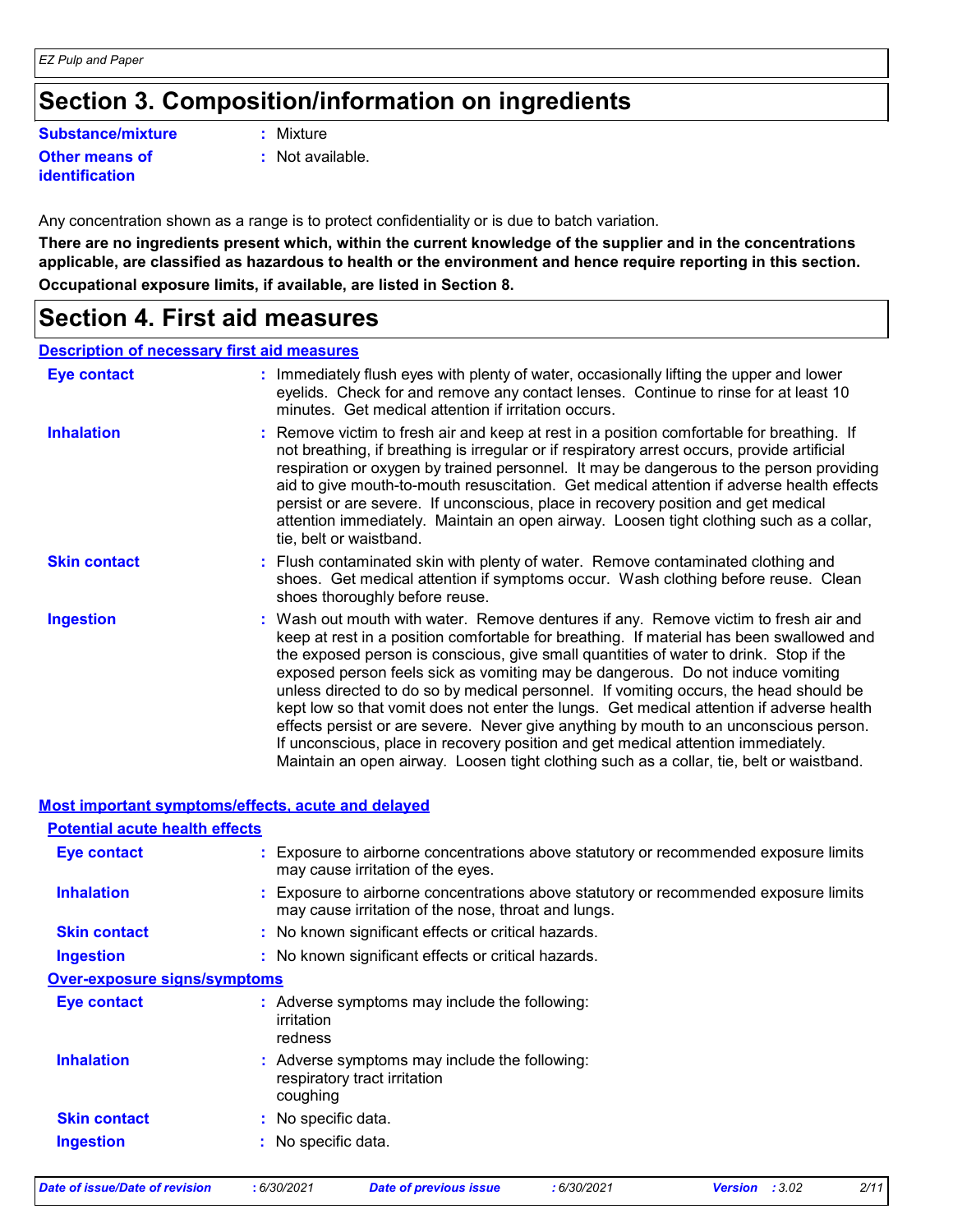## **Section 4. First aid measures**

#### **Protection of first-aiders** : No action shall be taken involving any personal risk or without suitable training. It may be dangerous to the person providing aid to give mouth-to-mouth resuscitation. **Notes to physician <b>:** Treat symptomatically. Contact poison treatment specialist immediately if large quantities have been ingested or inhaled. **Specific treatments :** No specific treatment. **Indication of immediate medical attention and special treatment needed, if necessary**

**See toxicological information (Section 11)**

# **Section 5. Fire-fighting measures**

| <b>Extinguishing media</b>                               |                                                                                                                                                                                                                                                                                                                               |
|----------------------------------------------------------|-------------------------------------------------------------------------------------------------------------------------------------------------------------------------------------------------------------------------------------------------------------------------------------------------------------------------------|
| <b>Suitable extinguishing</b><br>media                   | : Use dry chemical powder.                                                                                                                                                                                                                                                                                                    |
| <b>Unsuitable extinguishing</b><br>media                 | : Avoid high pressure media which could cause the formation of a potentially explosible<br>dust-air mixture.                                                                                                                                                                                                                  |
| <b>Specific hazards arising</b><br>from the chemical     | : May form explosible dust-air mixture if dispersed.                                                                                                                                                                                                                                                                          |
| <b>Hazardous thermal</b><br>decomposition products       | Decomposition products may include the following materials:<br>carbon dioxide<br>carbon monoxide<br>halogenated compounds<br>metal oxide/oxides                                                                                                                                                                               |
| <b>Special protective actions</b><br>for fire-fighters   | : Promptly isolate the scene by removing all persons from the vicinity of the incident if<br>there is a fire. No action shall be taken involving any personal risk or without suitable<br>training. Move containers from fire area if this can be done without risk. Use water<br>spray to keep fire-exposed containers cool. |
| <b>Special protective</b><br>equipment for fire-fighters | Fire-fighters should wear appropriate protective equipment and self-contained breathing<br>apparatus (SCBA) with a full face-piece operated in positive pressure mode.                                                                                                                                                        |

### **Section 6. Accidental release measures**

#### **Personal precautions, protective equipment and emergency procedures**

| For non-emergency<br>personnel   | : No action shall be taken involving any personal risk or without suitable training.<br>Evacuate surrounding areas. Keep unnecessary and unprotected personnel from<br>entering. Do not touch or walk through spilled material. Shut off all ignition sources.<br>No flares, smoking or flames in hazard area. Avoid breathing dust. Provide adequate<br>ventilation. Wear appropriate respirator when ventilation is inadequate. Put on<br>appropriate personal protective equipment. |
|----------------------------------|----------------------------------------------------------------------------------------------------------------------------------------------------------------------------------------------------------------------------------------------------------------------------------------------------------------------------------------------------------------------------------------------------------------------------------------------------------------------------------------|
| For emergency responders         | : If specialized clothing is required to deal with the spillage, take note of any information in<br>Section 8 on suitable and unsuitable materials. See also the information in "For non-<br>emergency personnel".                                                                                                                                                                                                                                                                     |
| <b>Environmental precautions</b> | : Avoid dispersal of spilled material and runoff and contact with soil, waterways, drains<br>and sewers. Inform the relevant authorities if the product has caused environmental<br>pollution (sewers, waterways, soil or air).                                                                                                                                                                                                                                                        |

#### **Methods and materials for containment and cleaning up**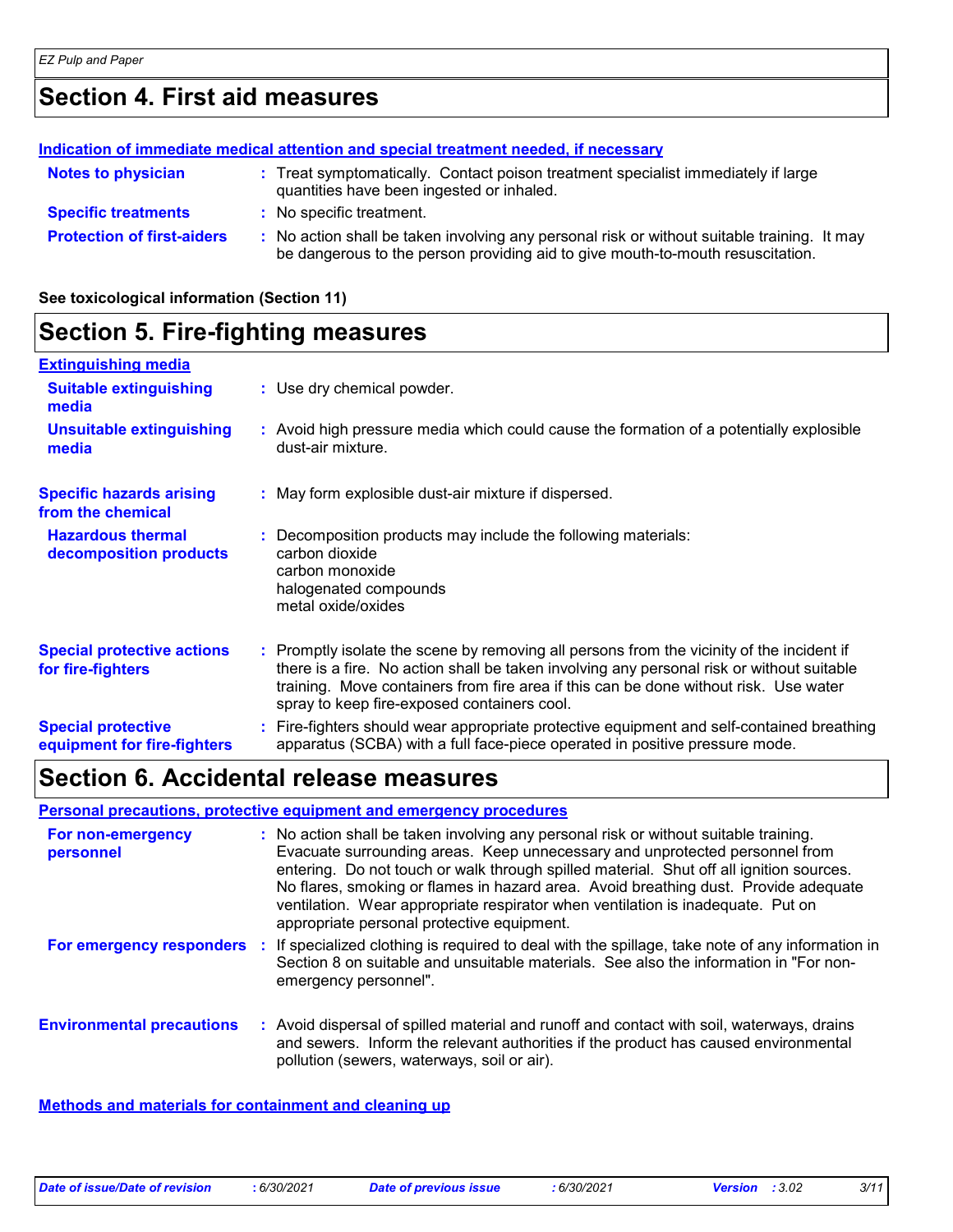### **Section 6. Accidental release measures**

| <b>Small spill</b> | Move containers from spill area. Use spark-proof tools and explosion-proof equipment.<br>Vacuum or sweep up material and place in a designated, labeled waste container.<br>Dispose of via a licensed waste disposal contractor.                                                                                                                                                                                                                                                                    |
|--------------------|-----------------------------------------------------------------------------------------------------------------------------------------------------------------------------------------------------------------------------------------------------------------------------------------------------------------------------------------------------------------------------------------------------------------------------------------------------------------------------------------------------|
| <b>Large spill</b> | Move containers from spill area. Use spark-proof tools and explosion-proof equipment.<br>Approach release from upwind. Prevent entry into sewers, water courses, basements<br>or confined areas. Vacuum or sweep up material and place in a designated, labeled<br>waste container. Avoid creating dusty conditions and prevent wind dispersal. Dispose<br>of via a licensed waste disposal contractor. Note: see Section 1 for emergency contact<br>information and Section 13 for waste disposal. |

### **Section 7. Handling and storage**

#### **Precautions for safe handling**

| <b>Protective measures</b>                                                       | : Put on appropriate personal protective equipment (see Section 8). Do not ingest. Avoid<br>contact with eyes, skin and clothing. Avoid breathing dust. Avoid the creation of dust<br>when handling and avoid all possible sources of ignition (spark or flame). Prevent dust<br>accumulation. Use only with adequate ventilation. Wear appropriate respirator when<br>ventilation is inadequate. Keep in the original container or an approved alternative<br>made from a compatible material, kept tightly closed when not in use. Electrical<br>equipment and lighting should be protected to appropriate standards to prevent dust<br>coming into contact with hot surfaces, sparks or other ignition sources. Take<br>precautionary measures against electrostatic discharges. To avoid fire or explosion,<br>dissipate static electricity during transfer by grounding and bonding containers and<br>equipment before transferring material. Empty containers retain product residue and<br>can be hazardous. Do not reuse container. |
|----------------------------------------------------------------------------------|---------------------------------------------------------------------------------------------------------------------------------------------------------------------------------------------------------------------------------------------------------------------------------------------------------------------------------------------------------------------------------------------------------------------------------------------------------------------------------------------------------------------------------------------------------------------------------------------------------------------------------------------------------------------------------------------------------------------------------------------------------------------------------------------------------------------------------------------------------------------------------------------------------------------------------------------------------------------------------------------------------------------------------------------|
| <b>Advice on general</b><br>occupational hygiene                                 | : Eating, drinking and smoking should be prohibited in areas where this material is<br>handled, stored and processed. Workers should wash hands and face before eating,<br>drinking and smoking. Remove contaminated clothing and protective equipment before<br>entering eating areas. See also Section 8 for additional information on hygiene<br>measures.                                                                                                                                                                                                                                                                                                                                                                                                                                                                                                                                                                                                                                                                               |
| <b>Conditions for safe storage,</b><br>including any<br><b>incompatibilities</b> | : Store between the following temperatures: 20.5 to 23.8°C (68.9 to 74.8°F). Store in<br>accordance with local regulations. Store in a segregated and approved area. Store in<br>original container protected from direct sunlight in a dry, cool and well-ventilated area,<br>away from incompatible materials (see Section 10) and food and drink. Eliminate all<br>ignition sources. Separate from oxidizing materials. Keep container tightly closed and<br>sealed until ready for use. Containers that have been opened must be carefully<br>resealed and kept upright to prevent leakage. Do not store in unlabeled containers.<br>Use appropriate containment to avoid environmental contamination. See Section 10 for<br>incompatible materials before handling or use.                                                                                                                                                                                                                                                             |

### **Section 8. Exposure controls/personal protection**

| <b>Control parameters</b>                  |            |                                                                                                                                                                                                                                                                                                                                                                                                                                                      |             |                       |      |
|--------------------------------------------|------------|------------------------------------------------------------------------------------------------------------------------------------------------------------------------------------------------------------------------------------------------------------------------------------------------------------------------------------------------------------------------------------------------------------------------------------------------------|-------------|-----------------------|------|
| <b>Occupational exposure limits</b>        |            |                                                                                                                                                                                                                                                                                                                                                                                                                                                      |             |                       |      |
| None.                                      |            |                                                                                                                                                                                                                                                                                                                                                                                                                                                      |             |                       |      |
| <b>Appropriate engineering</b><br>controls |            | : Use only with adequate ventilation. If user operations generate dust, fumes, gas, vapor<br>or mist, use process enclosures, local exhaust ventilation or other engineering controls<br>to keep worker exposure to airborne contaminants below any recommended or statutory<br>limits. The engineering controls also need to keep gas, vapor or dust concentrations<br>below any lower explosive limits. Use explosion-proof ventilation equipment. |             |                       |      |
| <b>Environmental exposure</b><br>controls  |            | : Emissions from ventilation or work process equipment should be checked to ensure<br>they comply with the requirements of environmental protection legislation. In some<br>cases, fume scrubbers, filters or engineering modifications to the process equipment<br>will be necessary to reduce emissions to acceptable levels.                                                                                                                      |             |                       |      |
| <b>Date of issue/Date of revision</b>      | :6/30/2021 | <b>Date of previous issue</b>                                                                                                                                                                                                                                                                                                                                                                                                                        | : 6/30/2021 | <b>Version</b> : 3.02 | 4/11 |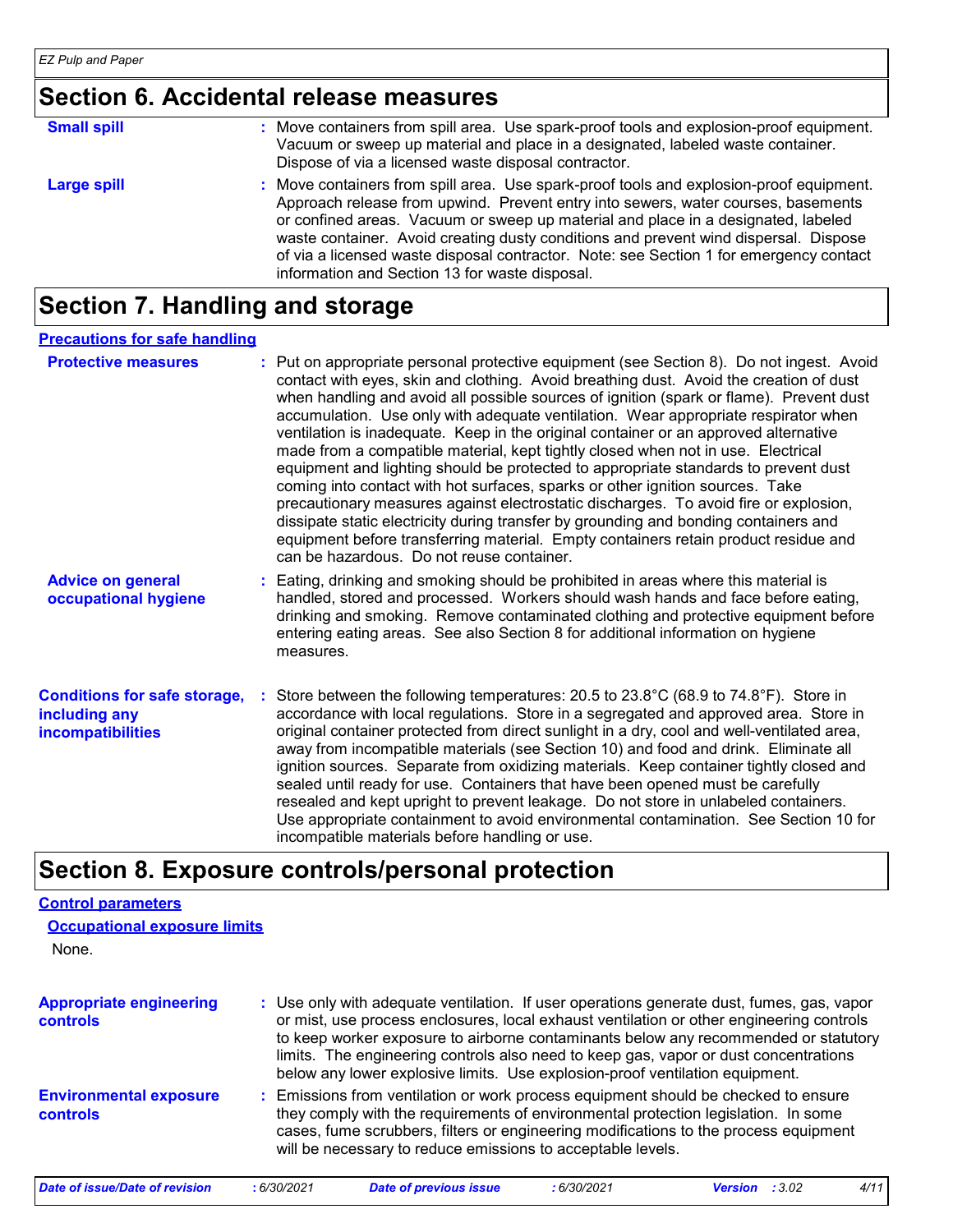# **Section 8. Exposure controls/personal protection**

#### **Individual protection measures**

| <b>Hygiene measures</b>       | : Wash hands, forearms and face thoroughly after handling chemical products, before<br>eating, smoking and using the lavatory and at the end of the working period.<br>Appropriate techniques should be used to remove potentially contaminated clothing.<br>Wash contaminated clothing before reusing. Ensure that eyewash stations and safety<br>showers are close to the workstation location.                                                                                                                                                                                                                      |
|-------------------------------|------------------------------------------------------------------------------------------------------------------------------------------------------------------------------------------------------------------------------------------------------------------------------------------------------------------------------------------------------------------------------------------------------------------------------------------------------------------------------------------------------------------------------------------------------------------------------------------------------------------------|
| <b>Eye/face protection</b>    | : Safety eyewear complying with an approved standard should be used when a risk<br>assessment indicates this is necessary to avoid exposure to liquid splashes, mists,<br>gases or dusts. If contact is possible, the following protection should be worn, unless<br>the assessment indicates a higher degree of protection: safety glasses with side-<br>shields. If operating conditions cause high dust concentrations to be produced, use<br>dust goggles.                                                                                                                                                         |
| <b>Skin protection</b>        |                                                                                                                                                                                                                                                                                                                                                                                                                                                                                                                                                                                                                        |
| <b>Hand protection</b>        | : Chemical-resistant, impervious gloves complying with an approved standard should be<br>worn at all times when handling chemical products if a risk assessment indicates this is<br>necessary. Considering the parameters specified by the glove manufacturer, check<br>during use that the gloves are still retaining their protective properties. It should be<br>noted that the time to breakthrough for any glove material may be different for different<br>glove manufacturers. In the case of mixtures, consisting of several substances, the<br>protection time of the gloves cannot be accurately estimated. |
| <b>Body protection</b>        | : Personal protective equipment for the body should be selected based on the task being<br>performed and the risks involved and should be approved by a specialist before<br>handling this product.                                                                                                                                                                                                                                                                                                                                                                                                                    |
| <b>Other skin protection</b>  | : Appropriate footwear and any additional skin protection measures should be selected<br>based on the task being performed and the risks involved and should be approved by a<br>specialist before handling this product.                                                                                                                                                                                                                                                                                                                                                                                              |
| <b>Respiratory protection</b> | : Based on the hazard and potential for exposure, select a respirator that meets the<br>appropriate standard or certification. Respirators must be used according to a<br>respiratory protection program to ensure proper fitting, training, and other important<br>aspects of use.                                                                                                                                                                                                                                                                                                                                    |

### **Section 9. Physical and chemical properties**

| <b>Date of issue/Date of revision</b>           | :6/30/2021         | <b>Date of previous issue</b>                                             | :6/30/2021 | :3.02<br><b>Version</b> | 5/11 |
|-------------------------------------------------|--------------------|---------------------------------------------------------------------------|------------|-------------------------|------|
| <b>Solubility in water</b>                      | : Not available.   |                                                                           |            |                         |      |
| <b>Solubility</b>                               |                    | : Partially soluble in the following materials: cold water and hot water. |            |                         |      |
| <b>Relative density</b>                         | : Not applicable.  |                                                                           |            |                         |      |
| <b>Vapor density</b>                            | : Not available.   |                                                                           |            |                         |      |
| <b>Vapor pressure</b>                           | : Not applicable.  |                                                                           |            |                         |      |
| Lower and upper explosive<br>(flammable) limits | : Not available.   |                                                                           |            |                         |      |
| <b>Flammability (solid, gas)</b>                | : Not available.   |                                                                           |            |                         |      |
| <b>Evaporation rate</b>                         | : Not applicable.  |                                                                           |            |                         |      |
| <b>Flash point</b>                              | : Not available.   |                                                                           |            |                         |      |
| <b>Boiling point</b>                            | : Not available.   |                                                                           |            |                         |      |
| <b>Melting point</b>                            | : Not available.   |                                                                           |            |                         |      |
| pH                                              | : Not applicable.  |                                                                           |            |                         |      |
| <b>Odor threshold</b>                           | : Not available.   |                                                                           |            |                         |      |
| <b>Odor</b>                                     | : Not available.   |                                                                           |            |                         |      |
| <b>Color</b>                                    | : Brown.           |                                                                           |            |                         |      |
| <b>Physical state</b>                           | : Solid. [Powder.] |                                                                           |            |                         |      |
| <b>Appearance</b>                               |                    |                                                                           |            |                         |      |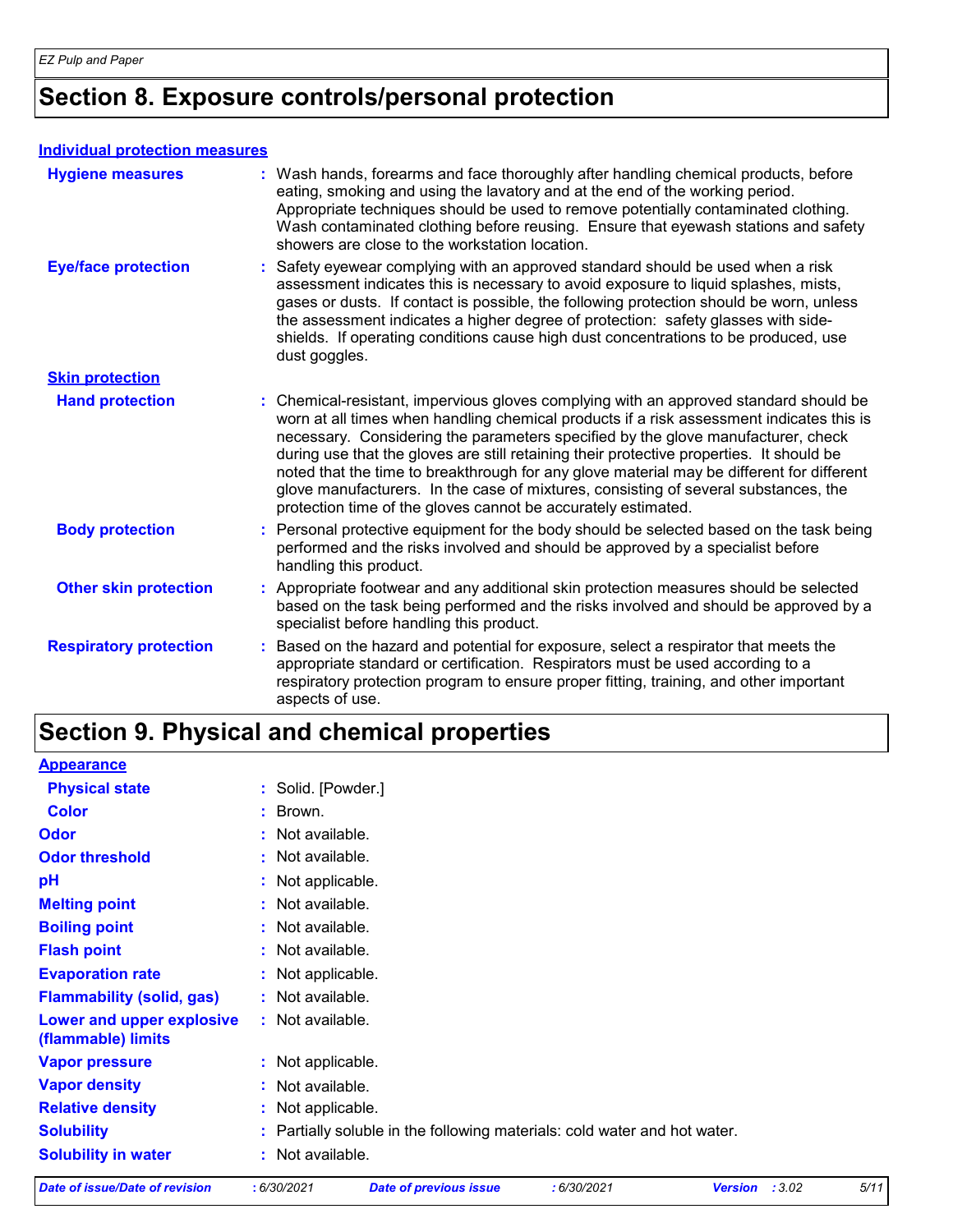## **Section 9. Physical and chemical properties**

| <b>Partition coefficient: n-</b><br>octanol/water | $:$ Not available. |
|---------------------------------------------------|--------------------|
| <b>Auto-ignition temperature</b>                  | : Not available.   |
| <b>Decomposition temperature</b>                  | : Not available.   |
| <b>Viscosity</b>                                  | : Not available.   |
| Flow time (ISO 2431)                              | : Not available.   |

|                                                     | Section 10. Stability and reactivity |                                                                                                                                                                                                                                                                                                                                                                       |  |  |
|-----------------------------------------------------|--------------------------------------|-----------------------------------------------------------------------------------------------------------------------------------------------------------------------------------------------------------------------------------------------------------------------------------------------------------------------------------------------------------------------|--|--|
| <b>Reactivity</b>                                   |                                      | : No specific test data related to reactivity available for this product or its ingredients.                                                                                                                                                                                                                                                                          |  |  |
| <b>Chemical stability</b>                           |                                      | : The product is stable.                                                                                                                                                                                                                                                                                                                                              |  |  |
| <b>Possibility of hazardous</b><br><b>reactions</b> |                                      | : Hazardous reactions or instability may occur under certain conditions of storage or use.                                                                                                                                                                                                                                                                            |  |  |
| <b>Conditions to avoid</b>                          |                                      | : Avoid the creation of dust when handling and avoid all possible sources of ignition<br>(spark or flame). Take precautionary measures against electrostatic discharges. To<br>avoid fire or explosion, dissipate static electricity during transfer by grounding and<br>bonding containers and equipment before transferring material. Prevent dust<br>accumulation. |  |  |
| <b>Incompatible materials</b>                       |                                      | : Reactive or incompatible with the following materials: moisture.                                                                                                                                                                                                                                                                                                    |  |  |
| <b>Hazardous decomposition</b><br>products          |                                      | : Under normal conditions of storage and use, hazardous decomposition products should<br>not be produced.                                                                                                                                                                                                                                                             |  |  |

### **Section 11. Toxicological information**

#### **Information on toxicological effects**

**Acute toxicity**

Not available.

#### **Irritation/Corrosion**

Not available.

**Sensitization**

Not available.

#### **Mutagenicity**

Not available.

#### **Carcinogenicity**

Not available.

#### **Reproductive toxicity**

Not available.

#### **Teratogenicity**

Not available.

# **Specific target organ toxicity (single exposure)**

Not available.

#### **Specific target organ toxicity (repeated exposure)**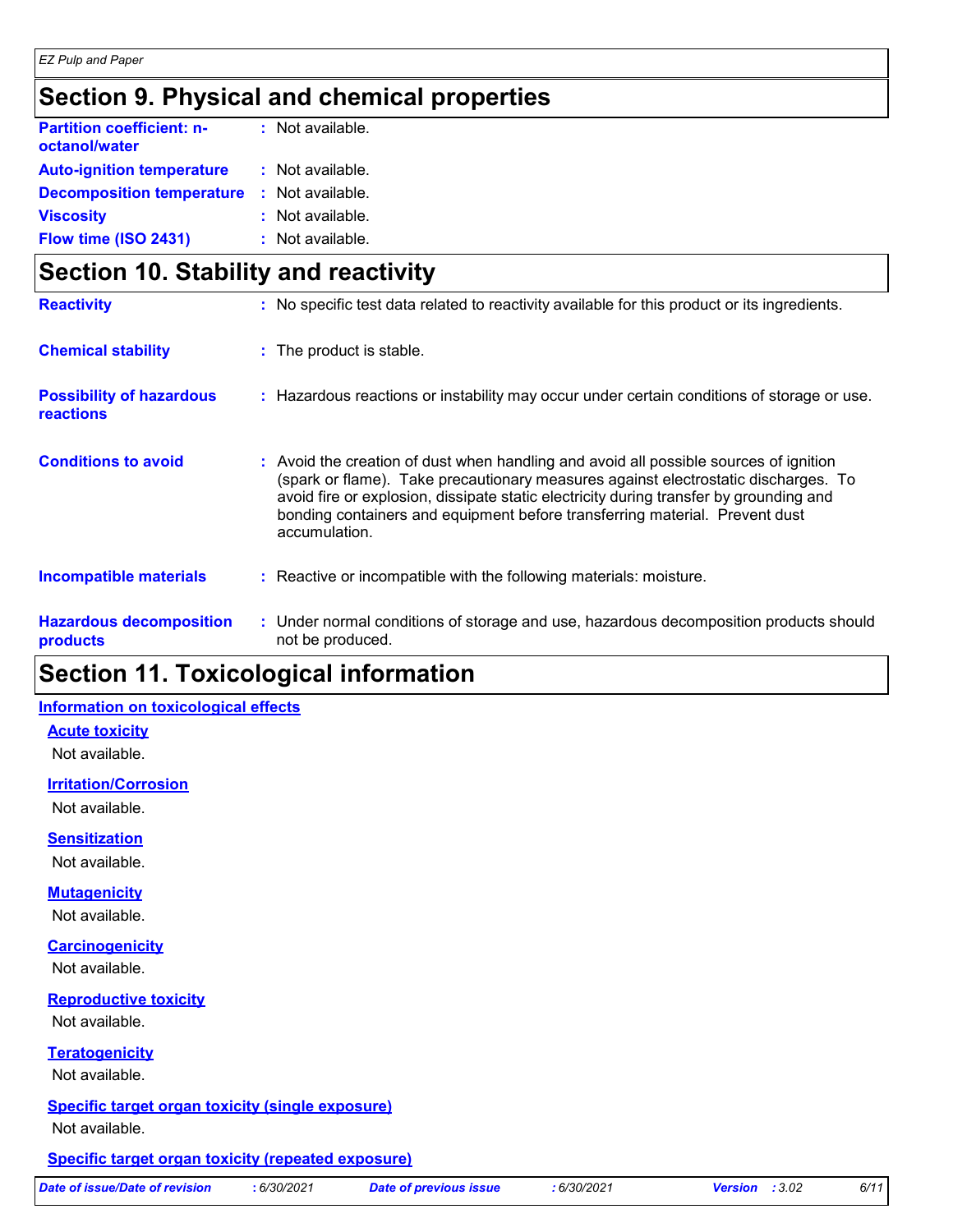## **Section 11. Toxicological information**

Not available.

#### **Aspiration hazard**

Not available.

| <b>Information on the likely</b><br>routes of exposure    | : Routes of entry anticipated: Oral, Dermal.<br>Routes of entry not anticipated: Inhalation.                                                |
|-----------------------------------------------------------|---------------------------------------------------------------------------------------------------------------------------------------------|
| <b>Potential acute health effects</b>                     |                                                                                                                                             |
| <b>Eye contact</b>                                        | Exposure to airborne concentrations above statutory or recommended exposure limits<br>may cause irritation of the eyes.                     |
| <b>Inhalation</b>                                         | : Exposure to airborne concentrations above statutory or recommended exposure limits<br>may cause irritation of the nose, throat and lungs. |
| <b>Skin contact</b>                                       | : No known significant effects or critical hazards.                                                                                         |
| <b>Ingestion</b>                                          | : No known significant effects or critical hazards.                                                                                         |
|                                                           | <b>Symptoms related to the physical, chemical and toxicological characteristics</b>                                                         |
| <b>Eye contact</b>                                        | : Adverse symptoms may include the following:<br>irritation<br>redness                                                                      |
| <b>Inhalation</b>                                         | : Adverse symptoms may include the following:<br>respiratory tract irritation<br>coughing                                                   |
| <b>Skin contact</b>                                       | : No specific data.                                                                                                                         |
| <b>Ingestion</b>                                          | : No specific data.                                                                                                                         |
|                                                           | Delayed and immediate effects and also chronic effects from short and long term exposure                                                    |
| <b>Short term exposure</b>                                |                                                                                                                                             |
| <b>Potential immediate</b><br>effects                     | : Not available.                                                                                                                            |
| <b>Potential delayed effects</b>                          | : Not available.                                                                                                                            |
| <b>Long term exposure</b>                                 |                                                                                                                                             |
| <b>Potential immediate</b><br>effects                     | : Not available.                                                                                                                            |
| <b>Potential delayed effects</b>                          | : Not available.                                                                                                                            |
| <b>Potential chronic health effects</b><br>Not available. |                                                                                                                                             |
| General                                                   | : Repeated or prolonged inhalation of dust may lead to chronic respiratory irritation.                                                      |
| <b>Carcinogenicity</b>                                    | : No known significant effects or critical hazards.                                                                                         |
| <b>Mutagenicity</b>                                       | No known significant effects or critical hazards.                                                                                           |
| <b>Teratogenicity</b>                                     | : No known significant effects or critical hazards.                                                                                         |
| <b>Developmental effects</b>                              | : No known significant effects or critical hazards.                                                                                         |
| <b>Fertility effects</b>                                  | : No known significant effects or critical hazards.                                                                                         |
| <b>Numerical measures of toxicity</b>                     |                                                                                                                                             |

### **Acute toxicity estimates**

Not available.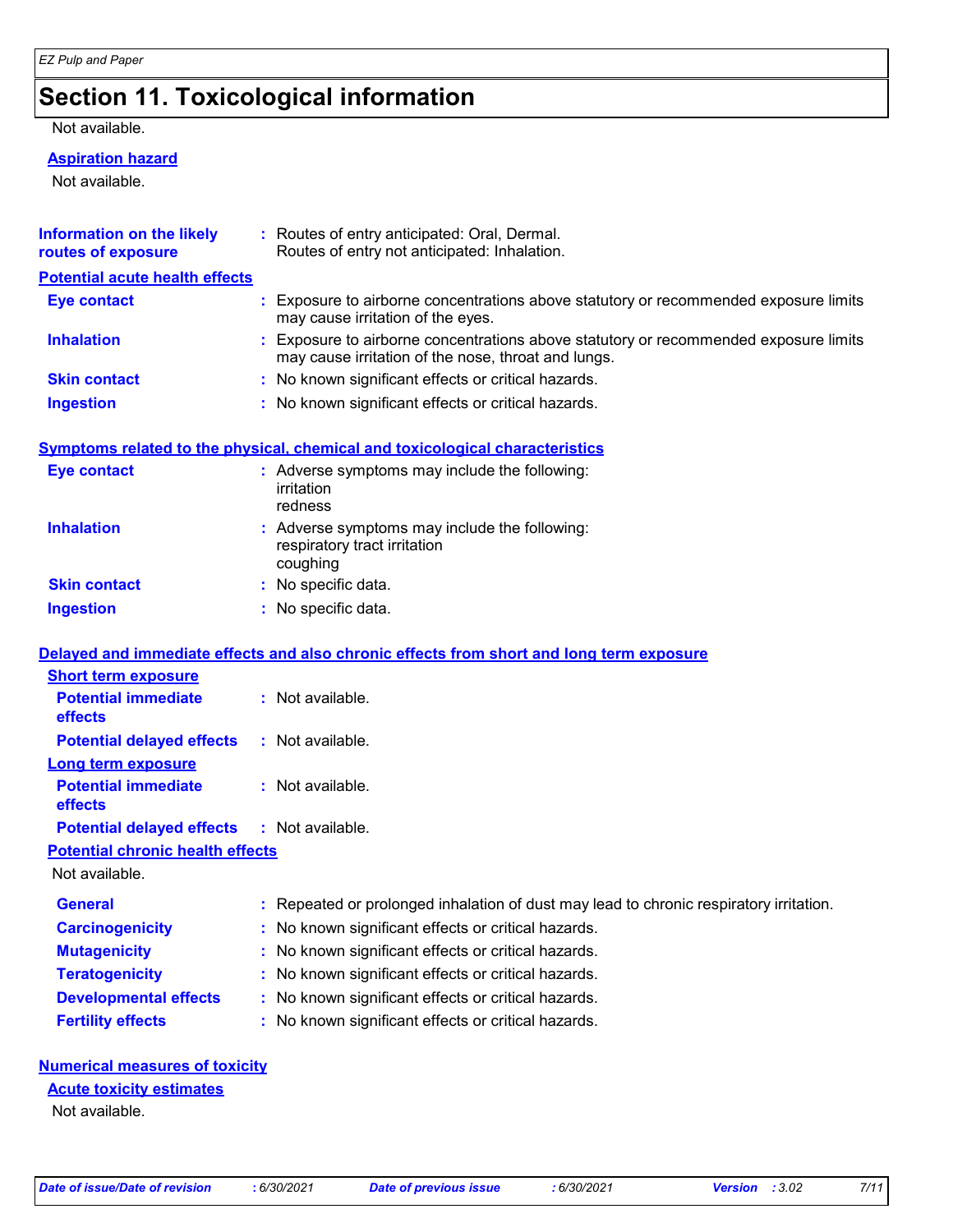### **Section 11. Toxicological information**

## **Section 12. Ecological information**

**Toxicity**

Not available.

| <b>Persistence and degradability</b>                  |                                                                                      |
|-------------------------------------------------------|--------------------------------------------------------------------------------------|
| Not available.                                        |                                                                                      |
| <b>Bioaccumulative potential</b>                      |                                                                                      |
| Not available.                                        |                                                                                      |
| <b>Mobility in soil</b>                               |                                                                                      |
| <b>Soil/water partition</b><br>coefficient $(K_{oc})$ | $:$ Not available.                                                                   |
| <b>Other adverse effects</b>                          | : No known significant effects or critical hazards.                                  |
|                                                       | <b>Section 13. Disposal considerations</b>                                           |
| <b>Disposal methods</b>                               | : The generation of waste should be avoided or minimized wherever possible. Disposal |

The generation of waste should be avoided or minimized wherever possible. Disposal of this product, solutions and any by-products should at all times comply with the requirements of environmental protection and waste disposal legislation and any regional local authority requirements. Dispose of surplus and non-recyclable products via a licensed waste disposal contractor. Waste should not be disposed of untreated to the sewer unless fully compliant with the requirements of all authorities with jurisdiction. Waste packaging should be recycled. Incineration or landfill should only be considered when recycling is not feasible. This material and its container must be disposed of in a safe way. Care should be taken when handling emptied containers that have not been cleaned or rinsed out. Empty containers or liners may retain some product residues. Avoid dispersal of spilled material and runoff and contact with soil, waterways, drains and sewers.

### **Section 14. Transport information**

|                                      | <b>DOT</b><br><b>Classification</b> | <b>TDG</b><br><b>Classification</b> | <b>Mexico</b><br><b>Classification</b> | <b>ADR/RID</b> | <b>IMDG</b>              | <b>IATA</b>    |
|--------------------------------------|-------------------------------------|-------------------------------------|----------------------------------------|----------------|--------------------------|----------------|
| <b>UN</b> number                     | Not regulated.                      | Not regulated.                      | Not regulated.                         | Not regulated. | Not regulated.           | Not regulated. |
| <b>UN proper</b><br>shipping name    |                                     |                                     |                                        |                |                          |                |
| <b>Transport</b><br>hazard class(es) |                                     |                                     |                                        |                |                          |                |
| <b>Packing group</b>                 | $\overline{\phantom{a}}$            | $\overline{\phantom{0}}$            | -                                      | -              | $\overline{\phantom{a}}$ | -              |
| <b>Environmental</b><br>hazards      | No.                                 | No.                                 | No.                                    | No.            | No.                      | No.            |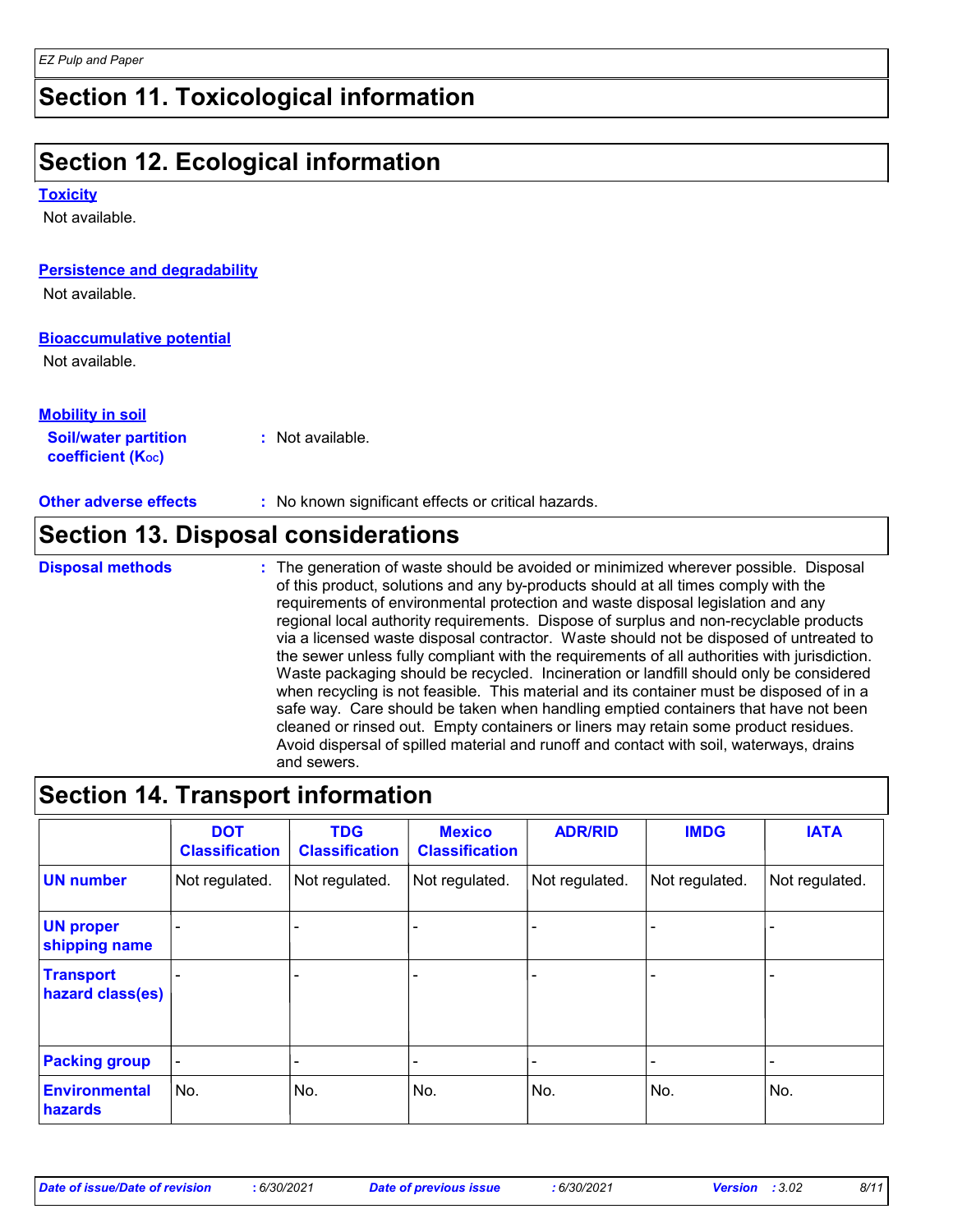### **Section 14. Transport information**

### **Special precautions for user** : Transport within user's premises: always transport in closed containers that are upright and secure. Ensure that persons transporting the product know what to do in the event of an accident or spillage.

**Transport in bulk according :** Not available. **to Annex II of MARPOL and the IBC Code**

| <b>Section 15. Regulatory information</b>                                         |                                                                                |  |
|-----------------------------------------------------------------------------------|--------------------------------------------------------------------------------|--|
| <b>U.S. Federal regulations</b>                                                   | : TSCA 8(a) CDR Exempt/Partial exemption: Not determined                       |  |
|                                                                                   | Clean Water Act (CWA) 307: tetrasodium hexacyanoferrate                        |  |
| <b>Clean Air Act Section 112</b><br>(b) Hazardous Air<br><b>Pollutants (HAPs)</b> | : Listed                                                                       |  |
| <b>Clean Air Act Section 602</b><br><b>Class I Substances</b>                     | : Not listed                                                                   |  |
| <b>Clean Air Act Section 602</b><br><b>Class II Substances</b>                    | : Not listed                                                                   |  |
| <b>DEA List I Chemicals</b><br>(Precursor Chemicals)                              | : Not listed                                                                   |  |
| <b>DEA List II Chemicals</b><br><b>(Essential Chemicals)</b>                      | : Not listed                                                                   |  |
| <b>SARA 302/304</b>                                                               |                                                                                |  |
| <b>Composition/information on ingredients</b>                                     |                                                                                |  |
| No products were found.                                                           |                                                                                |  |
| <b>SARA 304 RQ</b>                                                                | : Not applicable.                                                              |  |
| <b>SARA 311/312</b>                                                               |                                                                                |  |
| <b>Classification</b>                                                             | : COMBUSTIBLE DUSTS                                                            |  |
| <b>Composition/information on ingredients</b>                                     |                                                                                |  |
| No products were found.                                                           |                                                                                |  |
| <b>State regulations</b>                                                          |                                                                                |  |
| <b>Massachusetts</b>                                                              | : None of the components are listed.                                           |  |
| <b>New York</b>                                                                   | : None of the components are listed.                                           |  |
| <b>New Jersey</b>                                                                 | : None of the components are listed.                                           |  |
| <b>Pennsylvania</b>                                                               | : None of the components are listed.                                           |  |
| <b>California Prop. 65</b>                                                        |                                                                                |  |
|                                                                                   | This product does not require a Safe Harbor warning under California Prop. 65. |  |
| <b>International regulations</b>                                                  |                                                                                |  |
| Not listed.                                                                       | <b>Chemical Weapon Convention List Schedules I, II &amp; III Chemicals</b>     |  |
| <b>Montreal Protocol</b><br>Not listed.                                           |                                                                                |  |
|                                                                                   | <b>Stockholm Convention on Persistent Organic Pollutants</b>                   |  |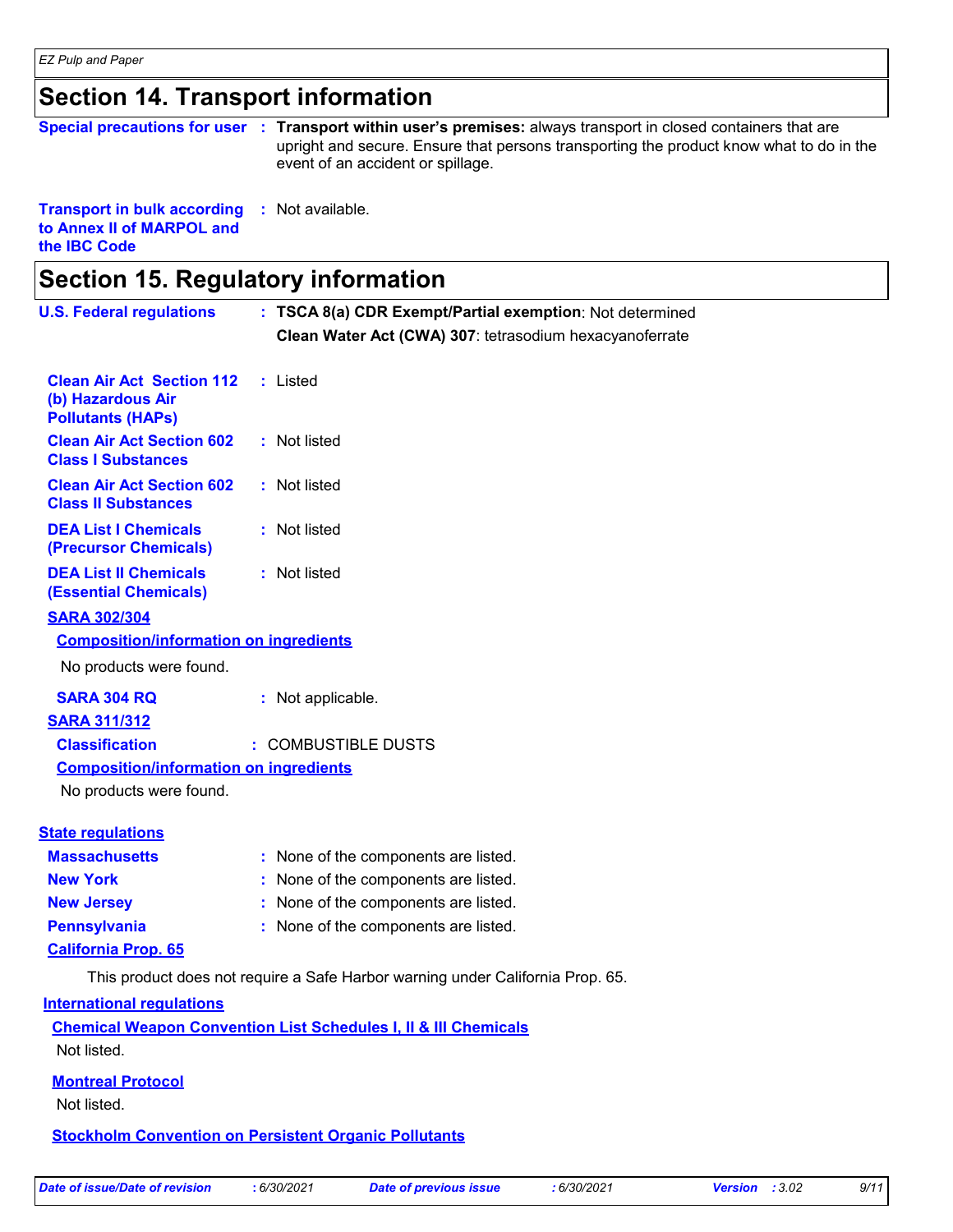### **Section 15. Regulatory information**

#### Not listed.

| <b>Rotterdam Convention on Prior Informed Consent (PIC)</b><br>Not listed.<br><b>UNECE Aarhus Protocol on POPs and Heavy Metals</b><br>Not listed. |                                                                                    |  |  |  |
|----------------------------------------------------------------------------------------------------------------------------------------------------|------------------------------------------------------------------------------------|--|--|--|
| <u>Inventory list</u>                                                                                                                              |                                                                                    |  |  |  |
| <b>Australia</b>                                                                                                                                   | Not determined.<br>÷                                                               |  |  |  |
| Canada                                                                                                                                             | All components are listed or exempted.                                             |  |  |  |
| <b>China</b>                                                                                                                                       | Not determined.                                                                    |  |  |  |
| <b>Europe</b>                                                                                                                                      | At least one component is not listed.                                              |  |  |  |
| <b>Japan</b>                                                                                                                                       | Japan inventory (ENCS): Not determined.<br>Japan inventory (ISHL): Not determined. |  |  |  |
| <b>Malaysia</b>                                                                                                                                    | Not determined                                                                     |  |  |  |
| <b>New Zealand</b>                                                                                                                                 | Not determined.                                                                    |  |  |  |
| <b>Philippines</b>                                                                                                                                 | Not determined.                                                                    |  |  |  |
| <b>Republic of Korea</b>                                                                                                                           | Not determined.                                                                    |  |  |  |
| <b>Taiwan</b>                                                                                                                                      | Not determined.                                                                    |  |  |  |
| <b>Thailand</b>                                                                                                                                    | Not determined.                                                                    |  |  |  |
| <b>Turkey</b>                                                                                                                                      | Not determined.                                                                    |  |  |  |
| <b>United States</b>                                                                                                                               | All components are listed or exempted.                                             |  |  |  |
| <b>Viet Nam</b>                                                                                                                                    | Not determined.                                                                    |  |  |  |

## **Section 16. Other information**

#### **Hazardous Material Information System (U.S.A.)**



**Caution: HMIS® ratings are based on a 0-4 rating scale, with 0 representing minimal hazards or risks, and 4 representing significant hazards or risks. Although HMIS® ratings and the associated label are not required on SDSs or products leaving a facility under 29 CFR 1910.1200, the preparer may choose to provide them. HMIS® ratings are to be used with a fully implemented HMIS® program. HMIS® is a registered trademark and service mark of the American Coatings Association, Inc.**

**The customer is responsible for determining the PPE code for this material. For more information on HMIS® Personal Protective Equipment (PPE) codes, consult the HMIS® Implementation Manual.**

**National Fire Protection Association (U.S.A.)**



**Reprinted with permission from NFPA 704-2001, Identification of the Hazards of Materials for Emergency Response Copyright ©1997, National Fire Protection Association, Quincy, MA 02269. This reprinted material is not the complete and official position of the National Fire Protection Association, on the referenced subject which is represented only by the standard in its entirety.**